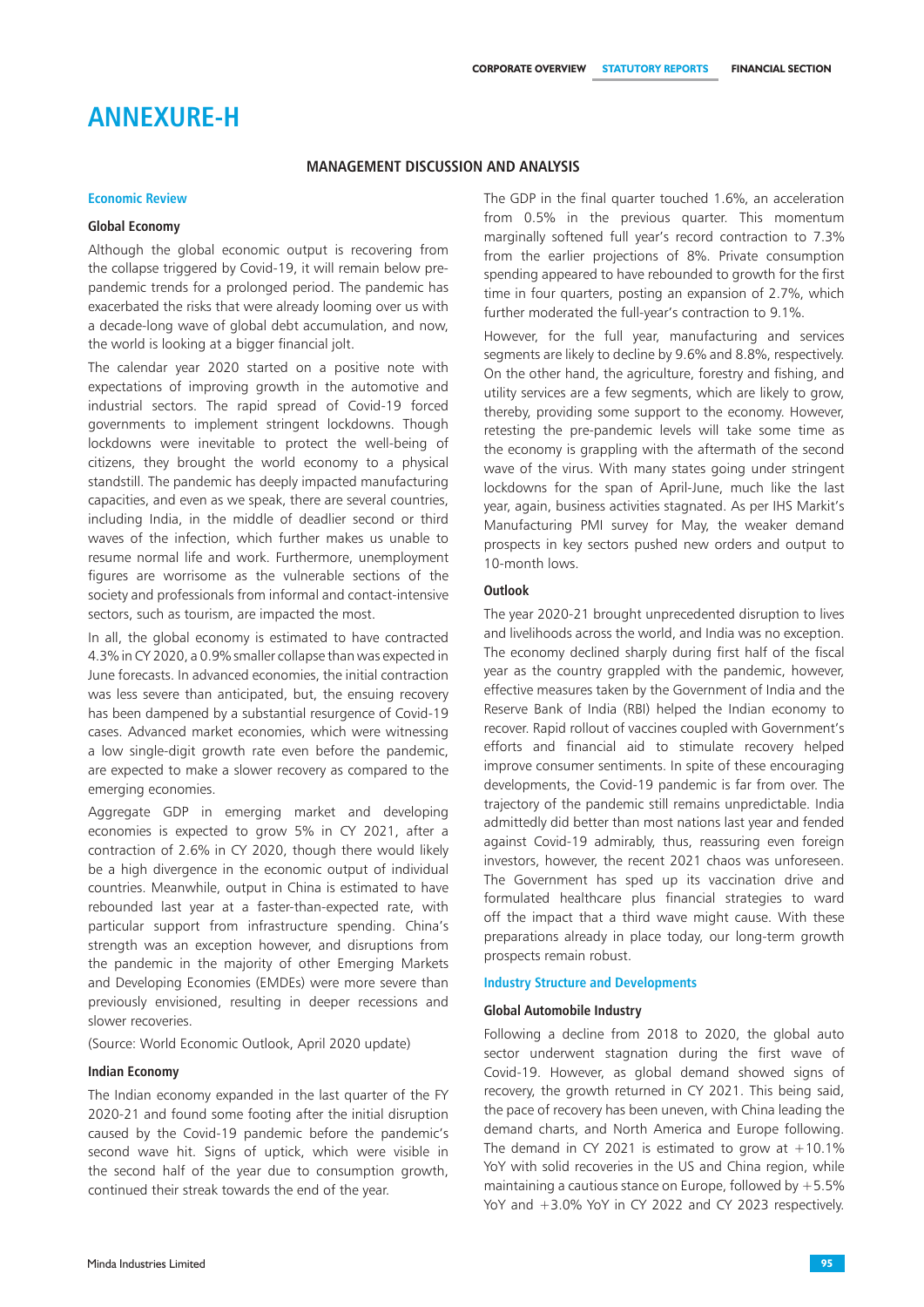

The global auto sales will expand by 8-10% in 2021 to 83 million-85 million units, up from 77 million in CY 2020. The market share of electric vehicles (including plug-in hybrids) is expected to increase in CY 2021 to a 6-8%, after comprising a 4.4% share in CY 2020 and 2.5% in CY 2019. The European market will drive this growth.

Meanwhile auto electrification, which has entered a fullexpansion phase, is poised to grow, following a stricter environmental regulation. A number of countries have come forward to promote EV (electrified vehicle) sales as part of their environment-conscious policies. EV sales have significantly outpaced auto demand in core markets since mid-2020. This is an initial point of escalation for the trend in auto electrification despite lingering impact from COVID-19. This mega-trend will set winners apart from the losers as this relates directly to the monetisation of EVs and changing competitive dynamics within the supply chain.

## **Indian Automotive Industry**

The automotive sector is an integral part of the Indian economy. Having faced disruptions and slowdown during the recent pandemic, automobile (auto) sales across segments in India – the world's fifth largest market – slipped to a 6-year low in FY 2020-21. A deep structural slowdown in the industry even before the pandemic was already at work before the Covid-19 catastrophe, which agitated the growth capacity, and pushed all vehicle segments back by many years. In order to overcome the unprecedented challenges faced in CY 2020, the auto industry has shifted its focus to going digital, which

#### **Segment-wise automobile production trends in 2020-21**

could help serve customers, reduce costs, and structure their manufacturing processes.

An interesting diversion to note would be the post-lockdown months, to be specific Q3 of FY 2020-21, which recorded higher sales numbers, given the pent-up demand in the personal mobility sector.

Additionally, the postponement of replacement demand for vehicles in FY 2019-20 and FY 2020-21 remained sizeable and is expected to come back as the economy starts recovering.

In December 2020, sales of Passenger Vehicles (PVs) and two-wheelers witnessed a resurgence of growth. This again can be traced back to months of restrictions and low buying activities, which are normally retriggered in the festive season. The rising focus on maintaining social distancing (by travelling in personal vehicles) was also a key driver of this improvement. Exports proved to be the saviour for the industry during the immediate post-lockdown period.

As per SIAM, the sale of Passenger Vehicles declined by 2.24 % in April-March 2021 over the same period last year. Within the Passenger Vehicles, the sales of Passenger Cars and Vans declined by 9.06% and 17.62 % respectively, while sales of Utility Vehicles marginally increased by 12.13 % in April-March 2021 over the same period last year.

The overall Commercial Vehicles segment registered a degrowth of 20.77 % in April- March 2021 as compared to the same period last year. While the sale of Three-Wheelers declined by 66.06 % in April-March 2021, the Two-Wheelers sales registered a de-growth of 13.19 % in April-March 2021 compared Y-o-Y.

| Category            | FY 2015-16 | FY 2016-17 | FY 2017-18 | FY 2018-19 | FY 2019-20 | FY 2020-21 |
|---------------------|------------|------------|------------|------------|------------|------------|
| Passenger vehicles  | 3.465      | 3,802      | 4,020      | 4.028      | 3,434      | 3,062      |
| Commercial vehicles | 787        | 810        | 895        | 1.112      | 752        | 625        |
| Three-Wheelers      | 934        | 784        | 1.022      | 1.269      | 1.134      | 611        |
| Two-Wheelers        | 18.830     | 19.934     | 23,157     | 24,505     | 21,042     | 18,354     |
| <b>Grand total</b>  | 24,016     | 25,329     | 29,094     | 30,915     | 26.362     | 22.652     |

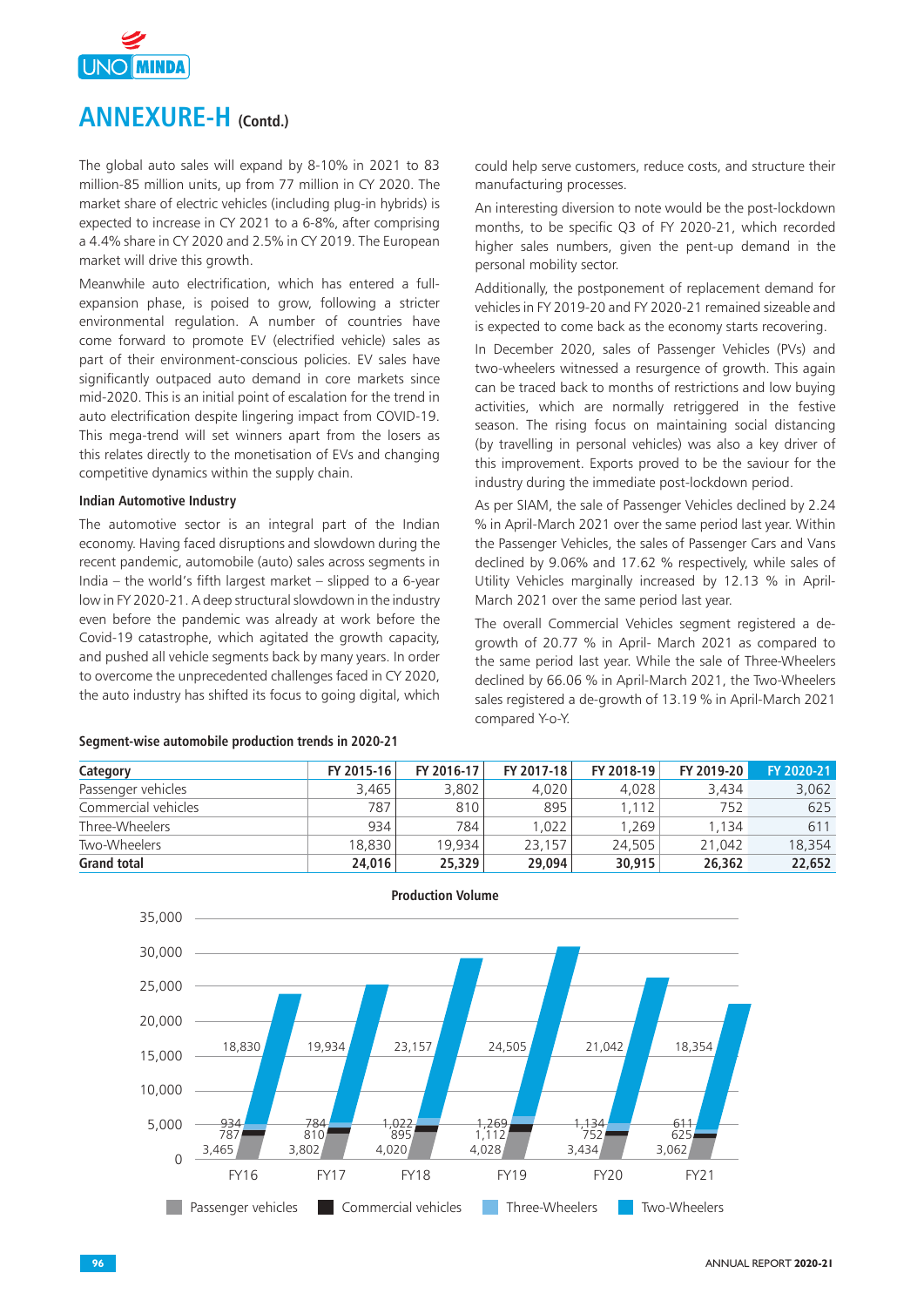**% share of each segment in total production volume**

| Category           | FY 2019-20 | FY 2020-21 |
|--------------------|------------|------------|
| Two-Wheelers       | 79.8%      | 81.0%      |
| Three-Wheelers     | $4.3\%$    | 2.7%       |
| Passenger vehicle  | 13.0%      | 13.5%      |
| Commercial vehicle | 2.9%       | 2.8%       |



## **Outlook**

Globally, the pandemic has enforced a massive change in attitude towards mobility, with health and safety taking utmost precedence. A recent global survey indicates shifting consumer preferences – as people seek to limit possible exposure to the virus, the preference for private vehicles is expected to rise in the short term, and demand for shared and public transport is bound to fall. These trends could dominate until a vaccine is available at scale.

The micro-mobility segment, which comprises electric bikes, bicycles, skateboards, mini scooters, among others, could gain more popularity in key international markets as a lowcost private vehicle option. In India, while infrastructure gaps limit the uptake of such options, rental start-ups have started offering long-term rental options on electric bikes. This could, in turn, transform the way India conducts last-mile deliveries amid the pandemic and in the future too.

While the micro-mobility sector has an opportunity to thrive, the electric vehicle (EV) segment would probably experience a global slowdown in the automotive sector. Sales grew only 9% in 2019, and Covid-19 caused a 25% decline in sales in the Q1 of 2020. However, 2021 onwards, adoption could increase in key geographies, helped by regulation and monetary incentives. China's decision in 2020 to extend subsidies on plug-in electric vehicles (PEV) through 2022, combined with investment in new charging infrastructure, is likely to put sales back on a growth trajectory by 2021. In Europe, strong regulatory tailwinds may buoy the segment even during a harsh Q2, while the region faces the full-blown impact of the pandemic. However, in the US, where sales had already dwindled from 2019 onwards, revised fuel economy standards, falling oil prices, and Covid-19 related effects could further cause EV sales to stagnate in 2020 and 2021.

#### **A Resilient Aftermarket**

As more people postpone buying new vehicles in the present scenario, repairs on current and second-hand vehicles could provide a window of opportunity for the automotive aftermarket. Historically, the light-vehicle aftermarket has been the most resilient during periods of economic distress. During the last financial crisis, for example, US car sales fell by nearly 17%, whereas aftermarket spending declined by just 1%. The current downturn, too, could give aftermarket spending a push. As more auto parts retailers adopt e-commerce and digital channels, end-users have begun shopping for replacement parts online. Reduced usage of public transport is increasing the reliance on personal vehicles. This could up the demand for aftermarket service.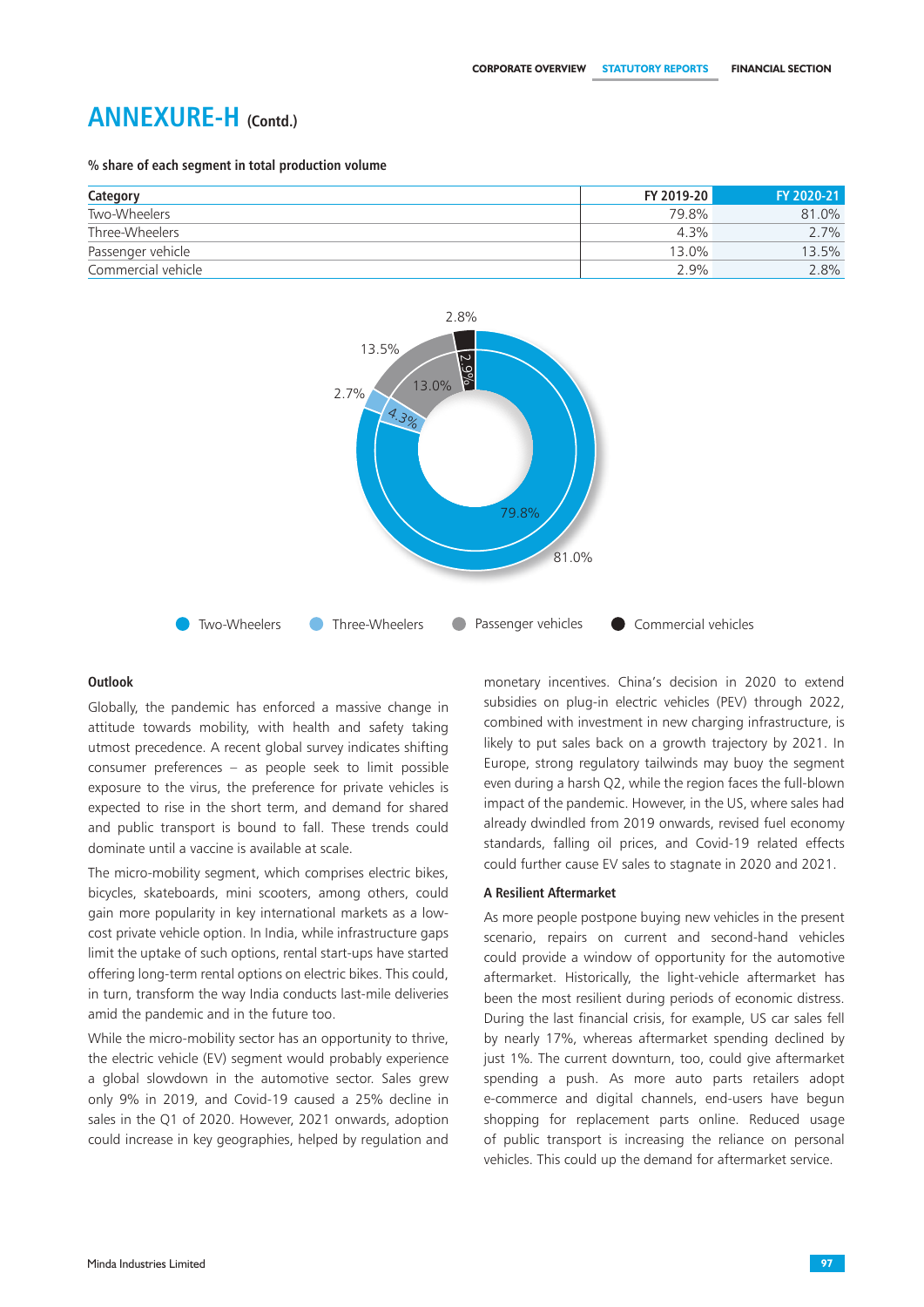

**Investment in automotive sector shot up during the last economic downturn; similar trend observed in H1 2020**



**Auto M&A investments during the 2008 financial crisis...**

India's automobile sales already saw an uptick in July 2020 compared to previous months in the year. Atmanirbhar Bharat (self-reliant India), a pro-localisation scheme first announced amid the early months of the COVID-19 crisis, could help the auto industry overcome its current supply chain issues. India's auto component sector witnessed a 6% compounded growth in turnover between FY 2015-16 and FY 2019-20. To meet the aspirations of capturing 4-5% of the global auto parts trade by 2026, the Government could focus on the 5Ls – Labour, Law, Logistics, Liquidity, and Leading innovation, where India's Asian peers outperform. Vietnam's auto component industry, for instance, is the fastest growing among its peers due to tax incentives, growth-oriented trade, and investment policies as well as its Government's prodevelopment labour laws.

(Source: mckinsey.com)

## **Auto Component Industry**

Auto-components industry account for 2.3% of India's Gross Domestic Product (GDP) and employs as many as 1.5 million people directly and indirectly. A stable government framework, increased purchasing power, large domestic market, and an ever-increasing development in infrastructure have made India a favourable destination for investment. The organised segment of the industry including OEM, is largely engaged in the manufacturing of high-value precision instruments, while the unorganised segment comprises of low-value products catering to after-market services. The industry is highly fragmented, with most firms being Indian



**M&A investments in the sector in H1 2020; PE/VC activity up**

businesses and very limited foreign firms and JVs operating in the segment. However, one of the main challenges faced by the indigenous component manufacturers is the low-level of technology adaptation and R&D intensity. The sub-sectors of the auto component industry in India would include the engine parts, electrical parts, drive transmission and steering parts, suspension and braking parts, equipment, etc. The Indian auto component industry, being a critical part of the OEM value chain, is expected to record a subdued growth due to muted demand in FY 2020-21 and aggravation following the pandemic. However, as per the data from ACMA, the auto parts industry has degrown less than the vehicle industry in FY 2020-21. Further the industry is anticipated to witness significant improvement on a sequential basis and register strong growth in FY 2021-22.

## **Government Initiatives**

## **Production Linked Incentive**

India is at a crucial junction now, positioned well to seize China's throne as the "top investment destination" and "the most preferred manufacturing hub of automobiles" as the global sentiment for China's governance has gone south in the last one year, which repelled a large number of manufacturers and investors alike to find new areas worth exploring.

To further support its worldwide standing, the GoI announced the Production Linked Incentive (PLI) scheme for automobiles and auto components both, with a maximum incentive of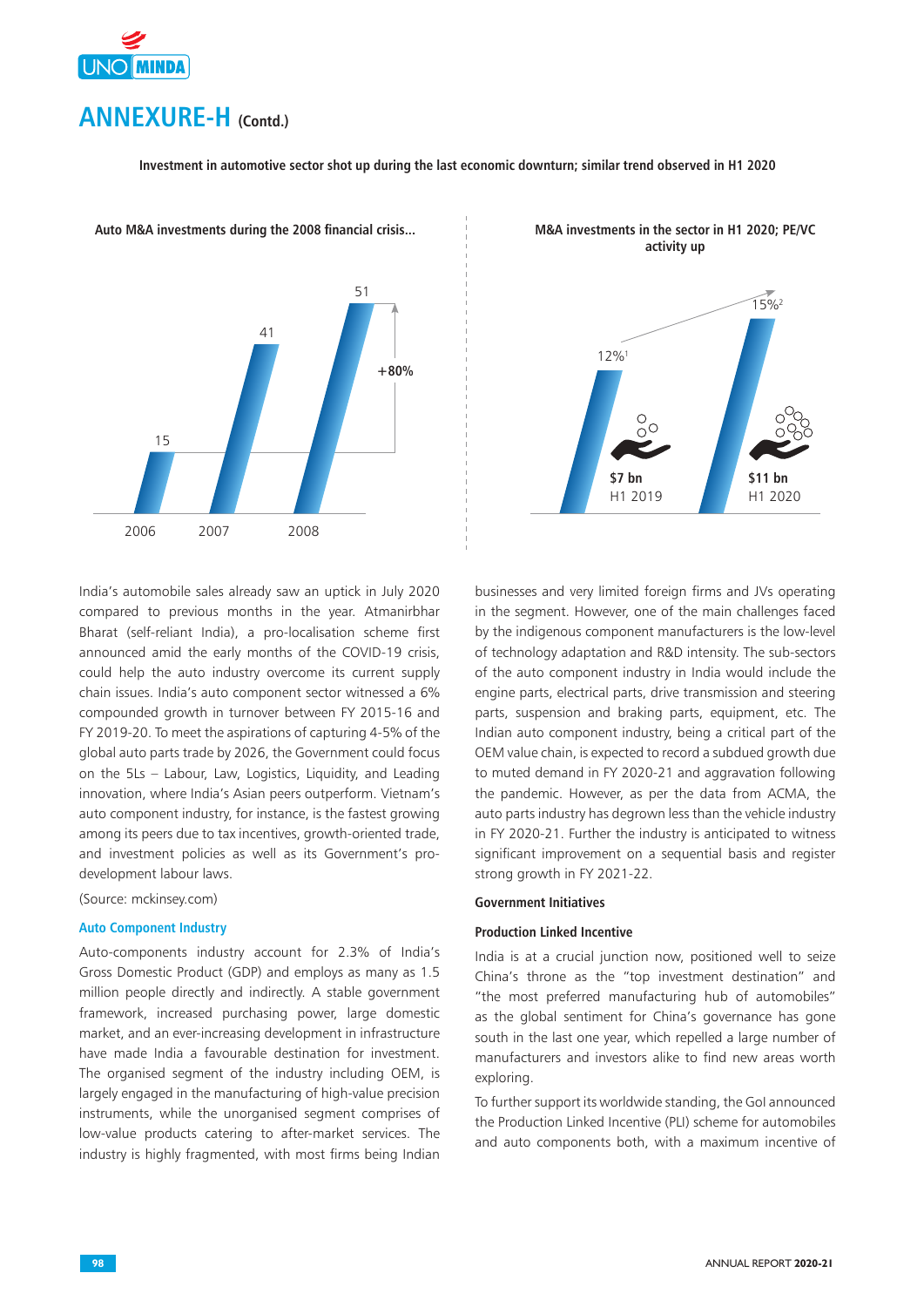about  $\bar{\tau}$  57,000 Crore over a course of 5 years. The scheme covers 4 sub-schemes:

- 1. Global Sourcing Scheme
- 2. Vehicle Champion Scheme
- 3. Component Champion Scheme
- 4. Production- Linked Incentive (PLI) Scheme

PLI scheme is expected to deliver benefits to a few select firms that would meet the eligibility criteria laid under the scheme. However, the real benefits are expected to penetrate inside the automobile value chain and make an impact at each level. The PLI scheme for automobile sector is expected to act as a growth enabler to make the sector cost-competitive, increase market share, attract investments, promote R&D, local value addition, and creating jobs, in turn, repackaging itself as a Global Champion for both Domestic and Global markets, and build on the Government's initiative of "Atmanirbhar Bharat".

## **Scrappage of Vehicles – the Hidden Opportunity**

As per the Scrappage Policy announced in July 2019, the Indian Government proposed changes to motor vehicle rules to permit scrapping of vehicles that were more than 15 years old. The scrappage policy is meant to flush out old cars, which end up polluting the environment.

This will also encourage new car sales, propelling the growth of the Indian automobile market, while also encouraging manufacturers to deliver in accordance with environmental concerns. The government has also proposed OEMs to offer discounts on the purchase of new vehicles after scrapping an old vehicle. This policy will also reduce their dependence on steel imports as steel and other metal deposits from the scrapped cars will minorly be cutting down the metal imports on a yearly basis.

Amid the Covid-19 impacted slowdown of the automobile market, the scrappage policy could be a significant market growth enabler. As per estimates, an effective vehicle scrappage policy in India can help create an industry of its own with a business opportunity worth USD 6 billion (` 43,000 Crore) per year. Apart from the USD 6 billion steel scrappage potential, there is an additional business that can be generated from recycling of plastic, rubber, and other reusable body parts of the scrapped vehicles.

### **Electric Vehicles – The Next Big Thing**

The Electric Vehicle (EV) market in India is gradually becoming a favourite investment among investors, the Government, and the consumers. As per the Centre for Energy Finance (CEEW-CEF), the EV market in India will be a USD 206 billion opportunity by 2030, if India achieves its long-term ambitious goal of 100% electrification by 2030. If we as a nation manage to do that, this industry alone would have created over 5 Crore direct and indirect jobs in India.

Under the Union Budget of 2019-20, the GoI declared plans to offer additional income tax benefits of up to  $\bar{\tau}$  1.5 Lakh for interest paid on auto-loans taken to buy EVs. The Government of India expects the automobile sector to attract USD 8-10 billion in local and foreign investment by 2023 for EVs.

## **Threats**

## **Prolonged Stress in the Macro Economy, Automotive, and Industrial Sectors**

Economic recession gripped global economy following the Covid-19 insinuated lockdowns. While global trade may stabilise earlier, the macro-economic impact of recession may be felt on the supply and demand aspect of the vehicles' industry for a prolonged period of time. Highly dependent on the economic conditions that might prevail in the coming years, the auto sector faces high risks as the purchasing power and private consumption could remain low. Moreover, with the second wave hitting the nation, savings are being disposed of, which will continue to be of prime concern.

## **Unforeseen and Sudden Currency Volatility and Raw Material Prices**

Volatile and unstable global markets have widespread implications for manufacturing organisations. From unexpected fluctuations in raw material costs to currency volatility, unforeseen obstacles destabilise supply chains. With raw materials becoming harder to secure, commodity price volatility will affect the cost of manufacturing operations and thus, the profitability of the Company. What it means is that we'll have to choose from either absorbing the significant additional costs, until we find new ways to mitigate the expenses, or pass on the price load to customers, who are already reluctant to spend.

#### **Business overview**

## **Switch & Handle-Bar Systems Division:**

MIL is one of most prominent global manufacturers of switching systems and handle-bar assembly for **2Ws and 3Ws**. It has maintained its leadership position through its domestic production facilities spread across 5 plants and 2 overseas production facilities at its 100% subsidiaries in Indonesia (PTMA) and Vietnam (MIVCL) respectively. The Company also owns a state-of-the-art office in Japan that focuses on designing and developing latest switching solutions. The Company has consistently delivered value at desired cost -rich experience which has helped it gain trust amongst the customers. The Company's rich clientele speaks of the trust it has earned with its service over the years. It includes Bajaj, Honda Motorcycles, Hero MotoCorp, Royal Enfield, Yamaha Motors and Piaggio, among others. The Company envisions sustaining its global leadership position and continuing as the most preferred supplier of switch systems to 2Ws and off-road vehicles across the globe. With this aim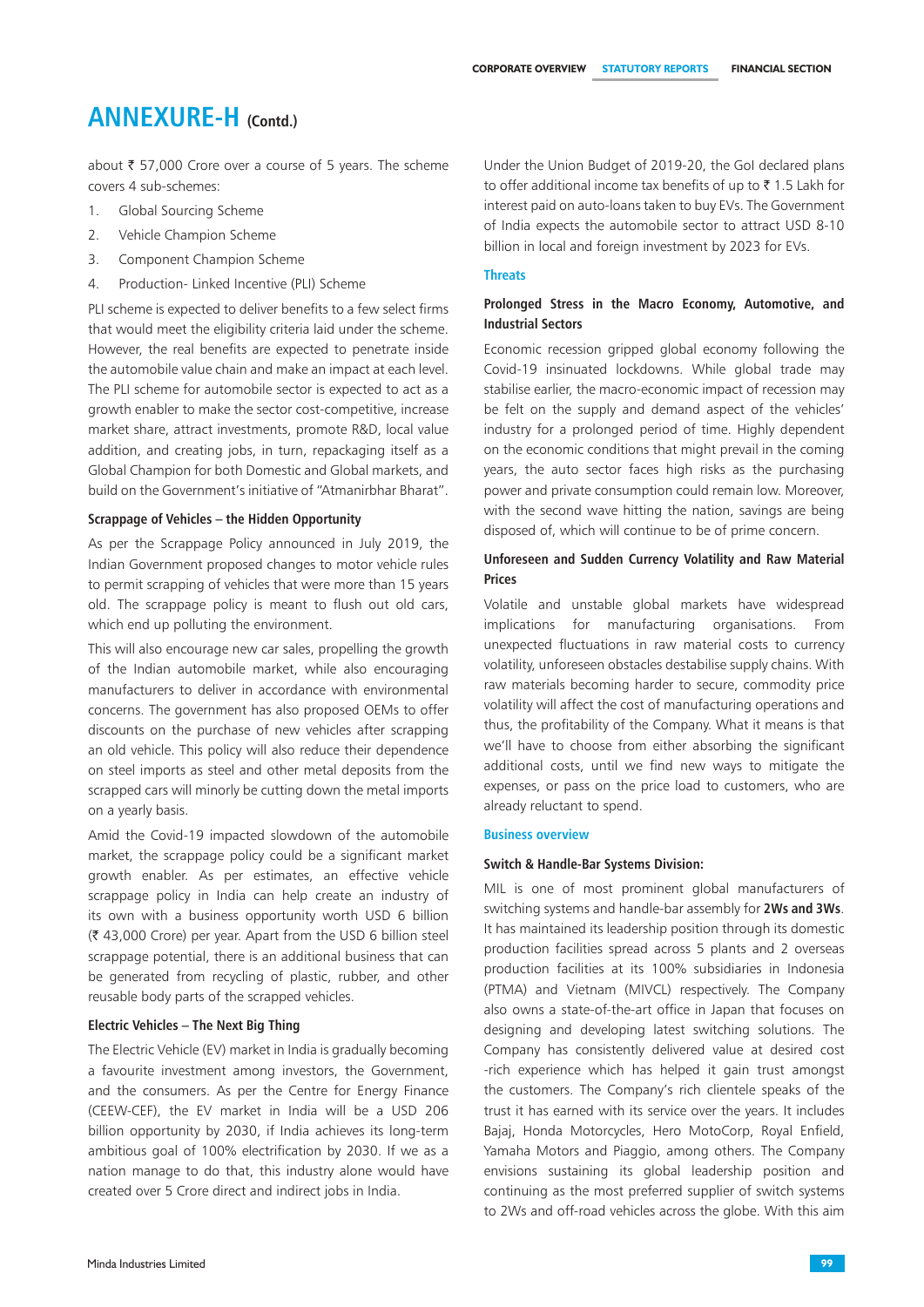

in mind, the division clearly works towards and focuses on developing cost-effective, innovative, and quality solutions. The Company serves almost all major OEMs and develops switching solutions for off-road vehicle segments.

The Company has been consistently maintaining its leadership position in India in the **4W switching business** through its subsidiary named Mindarika Private Limited. Tokai Rika is the joint venture partner for this business for last 29 years. It has 4 manufacturing locations at Manesar, Pune, Chennai & Ahmedabad and has its own dedicated R&D centre. The Company supplies to major OEMs including Maruti, Toyota, MSIL, Tata, M&M, Hyundai, among others.

The business registered a revenue of  $\bar{\tau}$  1,868 Crores for FY21 as against  $\bar{\tau}$  2,022 Crores for FY 2019-20, contributing to about 29% of the total consolidated turnover.

## **Lighting Division:**

As one of the country's leading manufacturers of the automobile lamps and signaling devices, MIL is renowned for its lighting solutions. designing, R&D, manufacturing and delivering end-to-end solutions to the country's leading OEMs. The division operates its plants across Manesar, Pune and Chennai. MIL's lighting business is also present in Indonesia through its subsidiary PTMA where it serves some key Japanese OEM's in PV segment. The Company produces premium lights for 2-Wheelers, 3-Wheelers, and 4-Wheelers, as well as off-road vehicles. MIL enjoys a considerable hold in the aftermarket and replacement market as well. The clientele includes the world's renowned OEM brands like Maruti, Renault Nissan, M&M, Royal Enfield, Yamaha, Tata, Suzuki, Swaraj Mazda and New Holland, Bajaj, Triumph, KTM and ISUZU among others.

In 2016, the Company acquired the global lighting business of the Rinder Group, based in Spain, and renamed to Minda Rinder. Minda Rinder is spread across its facilities at Bahadurgarh, Pune, Hosur and Sonipat. This acquisition has strengthened expansion of the Company's presence in 2W segment, well supported by Rinder's extensive R&D centre in Spain.

In 2020, MIL also acquired 100% interest in Delvis Gmbh, a complete system developer for automotive lightings which has proven capabilities in design, development, and manufacturing of innovative lighting solution for next generation vehicles. It offers full range of products, from cost-optimised basic headlights and design solutions up to adaptive LED headlight systems with dynamic lighting functions Interior lighting solutions include overhead control units, ambient lighting, indicator and locator lighting and LCD backlights. Delvis is among the top players with state-of-theart lighting technology and works closely with German OEMs (VW / Audi/ Porche) in pre-development activities for high end platforms, which deploy the next level of technologies.

Lighting Business achieved revenue of  $\bar{\tau}$  1,417 Crores for FY 2020-21 as compared to  $\bar{\tau}$  1,257 Crores in FY 2019-20, contributing 22% to our total turnover.

#### **Acoustic Division:**

Over the years, MIL has emerged as the market leader in automotive horn manufacturing segment catering to 2Ws, 4Ws, off-road and CVs in India. The division, with its domestic manufacturing units at Manesar and Pantnagar, is well supported by a dedicated R&D team in the design, development, and production. Together, they deliver extremely durable and high-quality automotive horns with optimum performance. The marque clientele includes Maruti Suzuki, Renault, Nissan, Tata Motors, Bajaj Auto Limited, Honda Motorcycles and Scooters, Hyundai, and Royal Enfield.

In 2013, the group acquired Spain-based Clarton Horns S.A.U., a leading manufacturer of electronic automotive horns, trumpet horns and disc horns. With Clarton's manufacturing facilities situated at Spain, Mexico, and Morocco, it is amongst the top two global players in automotive acoustics, giving the Company an access to leading European and American OEMs. MIL, along with its subsidiary Clarton Horn, is world's second largest manufacturer of automotive horns.

Acoustic Business recorded revenue of  $\bar{\tau}$  634 Crores for FY 2020-21, contributing 10% to our total turnover as against ₹ 653 Crores in FY 2019-20.

#### **Castings Division:**

Minda Group through its subsidiary Minda Kosei Aluminum Co. Private Limited is a leading and the largest Indian manufacturer of alloy wheels. With its manufacturing facility at Bawal, Haryana and Gujarat, it has a current installed capacity of approximately 1,80,000 wheels per month. The Company is further expanding the capacity of at the Bawal, Haryana plant from 120,000 wheels per month to 180,000 wheels per Month to cater to increased orders and demand from OEMs. The partnership with Dayou Global, South Korea has enabled the group to expand its portfolio wherein it will start supplying LPDC wheels to a leading Korean OEM by FY 2021-22. MIL is in commissioning stage of 2W alloy wheels plant with proposed capacity of 3.6 million wheels per annum. While 3 lines out total 4 lines have commissioned, 4th line is expected to commence in Q2 of FY 2021-22.

The aluminium die casting business under M J Castings Limited (MJCL - now merged with MIL) is designed to cater to a volume of 25,000 engine parts/ components per day. The manufacturing plants in Rewari, Haryana and Hosur, Bangalore are invested with modern state-of-the-art facility and equipments for operations.

Castings Division achieved revenue of ₹748 Crores in FY 2020-21 as compared to 765 Crores in FY 2019-20 contributing 12% of our Total turnover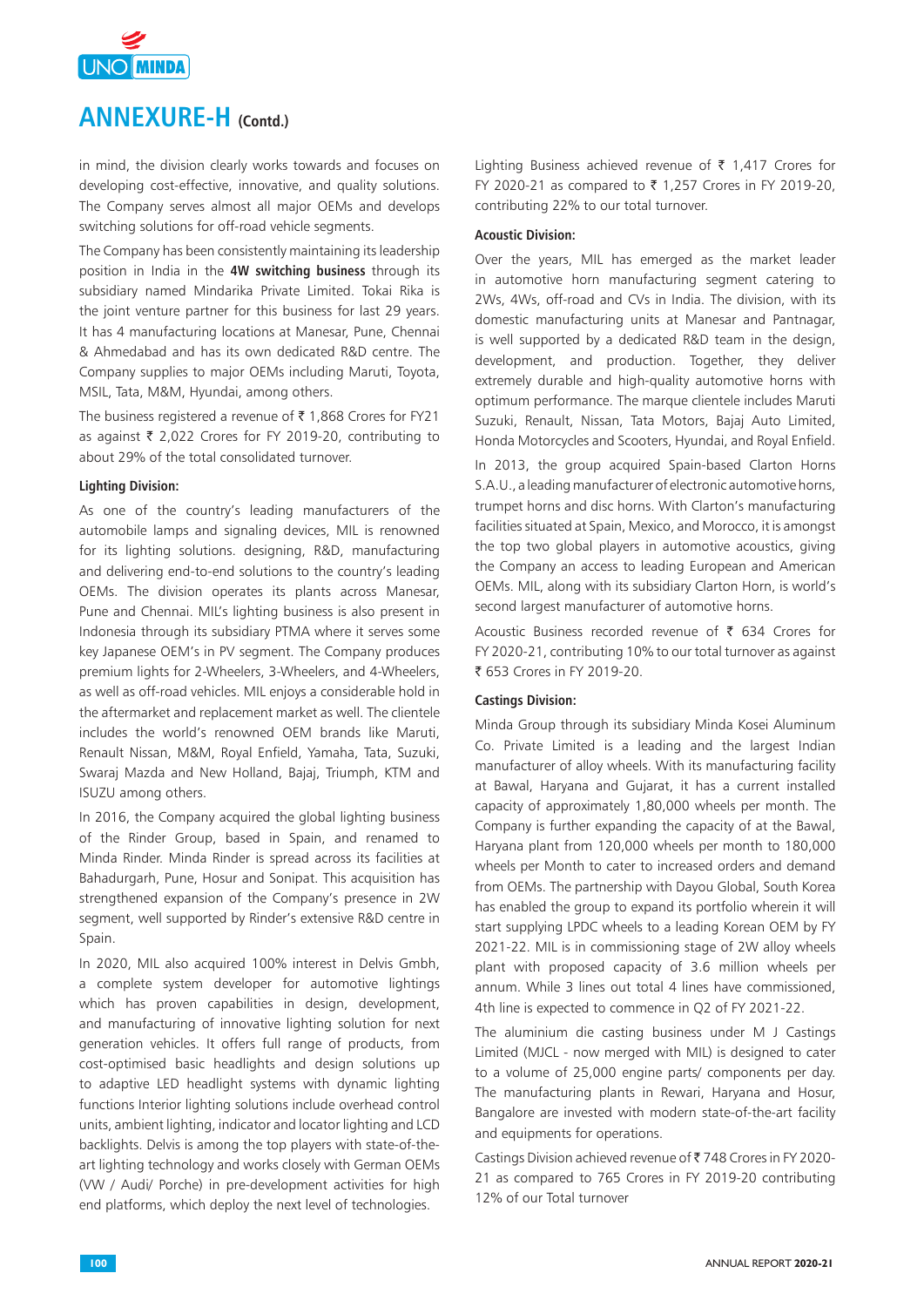## **Seatings Division:**

With the Merger of Harita Seating Systems Limited (HSSL) with Minda Industries Limited (MIL), the group has unlocked another gem in automotive systems solutions in the Seatings segment. The merger has potential to create significant shareholder value backed by superior business profile and performance. This transaction encompasses merger of HSSL into MIL and its 51% holding in Harita Fehrer Limited (HFRL) which is a joint venture with Fehrer Automotive GmbH, one of the leaders in automotive seating business in Germany and Europe. HSSL is a tier 1 seat supplier across various automotive segments and has 12 strategically located domestic manufacturing plants along with its subsidiary(ies). HSSL is engaged in manufacturing, product development and sale of safe, ergonomic and reliable driver seats and bus passenger seats. Their key customers include TVS, Royal Enfield, TAFE, Daimler, John Deere and TATA's among others.

Seatings Division achieved a revenue of ₹ 650 Crores in FY21 as compared to  $\bar{\tau}$  757 Crores in FY 2019-20 contributing 10% of our Total turnover

## **Other Business:**

**Sensors Division:** The Sensors and Controllers (SAC) division has come a long way from its inception in 2005 to being a leading supplier of electronic components to major Indian OEMs. The state-of-the-art production facility at Pune, manufactures products that meet customer' requirements and expectations. The division deals in Start Stop Sensors, Contact and Non – Contact type Speed Sensors, HID Ballast, TPMS (Tyre Pressure Monitoring System), EAPM (Electronic Accelerator Pedal Module), DC-DC Converter.

The Company, over the years, has built a loyal customer base which boasts of names such as General Motors, Mahindra, Volvo Eicher, Royal Enfield, Tata, and Bajaj. The division also has access to Wheel speed sensor technology which will find application across all PV platforms.

**Controllers and Telematics Division:** The controller division has pioneered the lamp Leveling motor solutions and is a leader in this product category with major OEMS as its customers. The Company has also acquired knowledge of AIS 140 for this technology from the KPIT Engineering for design of IVTS and OBITS. Controller division is augured well to meet the rising demand of the evolving technology in controller and telematics space. iSYS RTS GmbH, Germany, a 100% subsidiary of MIL is closely working with this division to ensure the product offerings are of global standards.

The group through its subsidiaries and associates is also engaged in manufacturing of blow moulding, hoses (breaks and fuel), fuel caps, air filters, air bags, CNG and LPG kits, speakers, and infotainment, among others.

| <b>Division</b>                         | <b>Switches</b> | Lighting | <b>Acoustics</b> | <b>Castings</b> | <b>Seatings</b> | <b>Others</b> |
|-----------------------------------------|-----------------|----------|------------------|-----------------|-----------------|---------------|
| $\frac{0}{0}$                           | 29%             | 22%      | 10%              | 12%             | 10%             | 17%           |
| <b>Market-wise revenue contribution</b> |                 |          |                  |                 |                 |               |
| Domestic                                |                 |          |                  |                 | 84%             |               |
| International                           |                 |          |                  |                 | 16%             |               |
| <b>Financial Performance</b>            |                 |          |                  |                 |                 |               |
|                                         |                 |          |                  | 2019-20         | 2020-21         | % change      |
| Debtors Turnover                        |                 |          |                  | 52              | 59              | 14%           |
|                                         |                 |          |                  |                 |                 |               |
|                                         |                 |          |                  | 2019-20         | 2020-21         | % change      |
| Inventory Turnover                      |                 |          |                  | 56              | 63              | 13%           |
|                                         |                 |          |                  | 2019-20         | 2020-21         | % change      |
| <b>Current Ratio</b>                    |                 |          |                  | 0.88            | 0.96            | 9%            |
|                                         |                 |          |                  | 2019-20         | 2020-21         | % change      |
|                                         |                 |          |                  | 0.40            | 0.31            |               |
| Net Debt Equity Ratio                   |                 |          |                  |                 |                 | 21%           |
|                                         |                 |          |                  | 2019-20         | 2020-21         | % change      |
| EBITDA Margin (%)                       |                 |          |                  | 10.8%           | 11.4%           | 57 bps        |
|                                         |                 |          |                  | 2019-20         | 2020-21         | % change      |
|                                         |                 |          |                  |                 |                 |               |
| Net Profit Margin (%)                   |                 |          |                  | 2.5%            | 3.2%            | 75 bps        |

## **Product -wise revenue**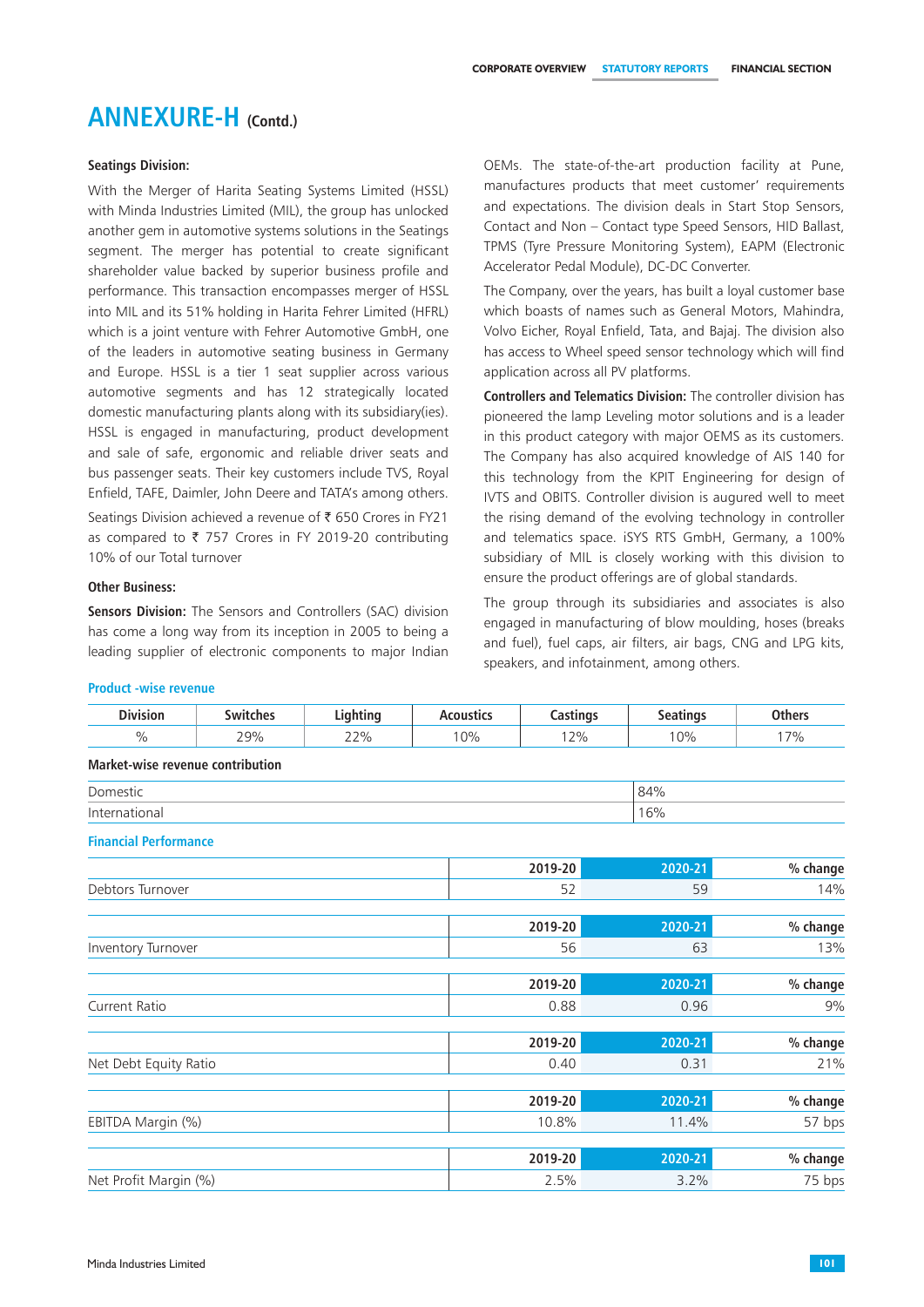

|                                                   | 2019-20  | 2020-21 | % change   |
|---------------------------------------------------|----------|---------|------------|
| Net Cash flow from operating activities (₹ Crore) | 1.048.55 | 342.71  | $-67%$     |
|                                                   |          |         |            |
|                                                   | 2019-20  | 2020-21 | % change   |
| Interest as a % of share                          | 1.51%    | 1.16%   | 36 bps     |
|                                                   |          |         |            |
|                                                   | 2019-20  | 2020-21 | % change   |
| Depreciation as a % of share                      | 5.47%    | 5.89%   | $(42)$ bps |

## **Risks and mitigation**

Risk management is an important business driver and is integral to the achievement of the group's long-term business plans. We take an integrated approach to minimise risk and run proper assessments to maximise growth. Our success, as an organisation, depends on our ability to identify and capitalise on the opportunities generated by our business and the markets in which we compete. By managing the associated risks, we strive to achieve a balance between our goals of growth and return and the related risks.

| <b>Risk Head</b>       | <b>Description</b>                                                                                                                                                                                                                                                                                                                                                                                                                                                                                                                                                                                                                                                                                                                                                                                                                                                         | <b>Mitigants</b>                                                                                                                                                                                                                                                                                                                                                                                                               |
|------------------------|----------------------------------------------------------------------------------------------------------------------------------------------------------------------------------------------------------------------------------------------------------------------------------------------------------------------------------------------------------------------------------------------------------------------------------------------------------------------------------------------------------------------------------------------------------------------------------------------------------------------------------------------------------------------------------------------------------------------------------------------------------------------------------------------------------------------------------------------------------------------------|--------------------------------------------------------------------------------------------------------------------------------------------------------------------------------------------------------------------------------------------------------------------------------------------------------------------------------------------------------------------------------------------------------------------------------|
| Economic<br>situation  | Our financial condition and results of operations may be influenced<br>by macro-economic factors within the various countries in which we<br>operate, including changes in Gross Domestic Product, the level of<br>consumer and business confidence, changes in interest rates for/ or<br>availability of consumer and business credit, the rate of unemployment,<br>foreign currency controls and changes in exchange rates, as well as<br>geopolitical risks, such as government instability, social unrest, the rise<br>of nationalism and populism and disputes between sovereign states.<br>Any disruption in such macro-economic developments over which we<br>have little to no control can potentially impact our profitability.<br>Capital Impacted: Financial, Manufactured, Human and Social                                                                    | The social, economic, as well as political<br>risks are mitigated with continuous<br>observations of the developments<br>in our business environment. The<br>Company took appropriate actions<br>in terms of changes in strategies to<br>protect the interest of the Company.<br>Several cost rationalisation measures<br>were identified and implemented in<br>material, employees, and process cost<br>to overcome the loss. |
| Pandemic               | The coronavirus pandemic impacted 2020, particularly in the first half of<br>the year. The Government put various containment measures, holding<br>the first priority for people's well-being over economic activities, and<br>rightly so, however, there was an overall slowdown in the market<br>demand as a result, and the fragile supply chain was damaged. The<br>future implications and duration of the pandemic cannot be predicted.<br>The success of the vaccination drive initiated is yet to be ascertained.<br>The potential third wave of pandemic still looms over, which may lead to<br>lockdown like measures being implemented again by the government.<br>These may have an adverse impact on the regular operations and sales<br>of your Company.<br>Capital Impacted: Social and Human                                                               | The<br>Company<br>is<br>continuously<br>monitoring the developments and the<br>possible financial or logistic effects that<br>may come with another Corona wave,<br>and so, we are working to minimise the<br>impact of this unprecedented situation.                                                                                                                                                                          |
| Industry<br>transition | As the Company is a supplier in the automotive and industrial sector,<br>demand for Company's products is, to a large extent, driven by macro-<br>economic conditions. Beside these, in the Automotive OEM division,<br>demand is also affected by changes in consumption patterns, fuel<br>prices, interest rate levels, and so on. Cumulatively put together, such<br>factors lead to significant volatility in automobile production, which<br>makes exact sales forecasting more difficult. Sales in industrial division<br>is spread across diversified business fields and no significant risks are<br>identified in these markets. A change in forecasted market trends could<br>have an impact on the net assets, financial position, and the earnings of<br>both Automotive and Industrial markets.<br>Capital Impacted: Financial, Manufactured and Intellectual | Markets are evaluated on an ongoing<br>basis to identify changes in market<br>structure or regulations. The Company<br>uses cost efficiency programmes to<br>reduce the amount of damage flexibly<br>and dynamically from<br>unexpected<br>market slowdowns                                                                                                                                                                    |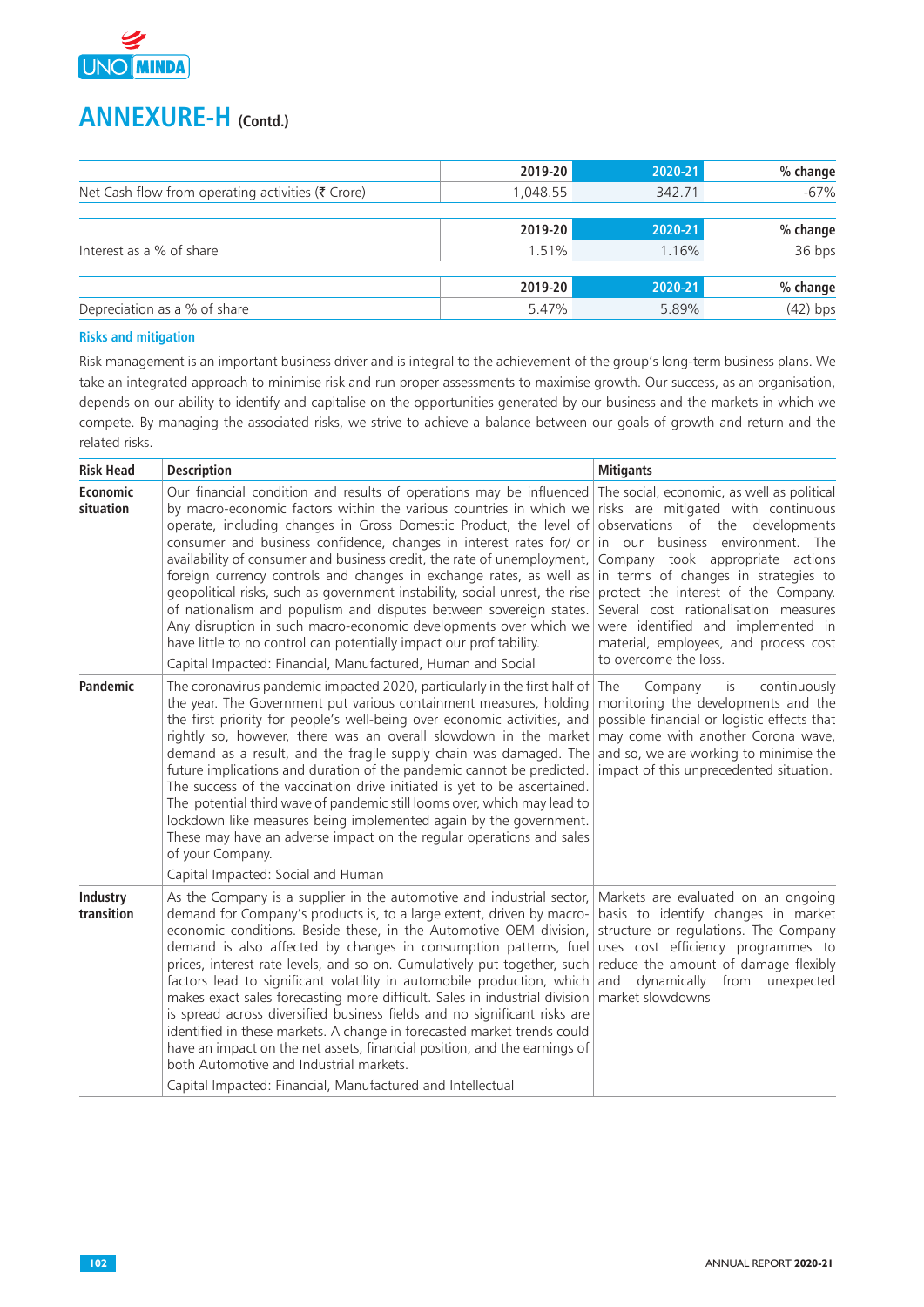| <b>Risk Head</b>                        | <b>Description</b>                                                                                                                                                                                                                                                                                                                                                                                                                                                                                                                                                                                                                                                  | <b>Mitigants</b>                                                                                                                                                                                                                                                                                                                                                                                      |
|-----------------------------------------|---------------------------------------------------------------------------------------------------------------------------------------------------------------------------------------------------------------------------------------------------------------------------------------------------------------------------------------------------------------------------------------------------------------------------------------------------------------------------------------------------------------------------------------------------------------------------------------------------------------------------------------------------------------------|-------------------------------------------------------------------------------------------------------------------------------------------------------------------------------------------------------------------------------------------------------------------------------------------------------------------------------------------------------------------------------------------------------|
| Competition                             | The Company faces competition in all business fields it operates in. As a<br>result, the Company is exposed to dual risk of either being displaced by<br>existing or new competitors or its products being replaced by product<br>innovations and new technological features. Customer dissatisfaction<br>on price, quality, delivery performance, and design could lead to loss of<br>market share.<br>Capital Impacted: Financial and Social                                                                                                                                                                                                                      | The Company ensures close cooperation<br>with its key customers on product<br>development. It has implemented strict<br>product quality controls in order to<br>reduce the likelihood of substitution.<br>The Company is also developing<br>products that will help it to step up<br>the value chain while building a robust<br>product portfolio.                                                    |
| Procurement                             | Procurement risks arise mainly due to raw materials price fluctuations,<br>ability of suppliers to deliver quality products in time. Adverse<br>fluctuations in market prices and/or supplier's financial distress could<br>have an impact on the Company's financial position and earnings.<br>Capital Impacted: Financial and Manufactured                                                                                                                                                                                                                                                                                                                        | The Company's purchasing function<br>ensures optimal supply of goods and<br>services to the Company, focusing on<br>quality, cost, and delivery performance.<br>Options for multiple product sourcing<br>localisation are continuously<br>and<br>explored. By negotiating prices and<br>economic<br>synergies,<br>utilising<br>the<br>Company is largely able to obtain<br>competitive prices.        |
| <b>Production</b>                       | As the Company's manufacturing facility is capital-intensive, a large<br>proportion of its costs are fixed. As a result, decrease in utilisation of<br>plant capacity leads to under absorption of costs and thereby impacts<br>its earnings adversely. Moreover, influence of force majeure could result<br>in delays or interruptions of production and supply chain, leading to<br>non-fulfillment of market demand.<br>Capital Impacted: Manufactured, Intellectual and Financial                                                                                                                                                                               | The Company regularly reviews market<br>conditions and aligns its production<br>accordingly. The Company's<br>plan<br>good relations with its customers and<br>suppliers further help it to estimate<br>and pile up inventory levels at both<br>side- procurement and manufacturing.                                                                                                                  |
| <b>Information</b><br><b>Technology</b> | The importance of the IT systems utilised across various functions in<br>the Company is growing. The operability of business processes and,<br>therefore, the continuity of operations depend on the availability of<br>IT systems. Three protection targets - confidentiality, integrity and<br>availability - steer the Company's IT security management and protection<br>of data and IT systems. Unauthorised access to IT systems, modification<br>and misappropriation of sensitive business data could have an impact<br>on the Company's net assets, financial position and earnings.<br>Capital Impacted: Manufactured, Intellectual, Social and Financial | The Company has the highest standards<br>for the management of IT security<br>systems and we constantly upgrade the<br>IT security infrastructure. We educate/<br>train our employees about IT security<br>matters of the ranks of precautions the<br>users should take to ensure that the IT<br>infrastructure and their business data<br>are adequately protected against any<br>possible IT risks. |

## **Risk Rating:**

| <b>Risk</b>            | Impact   | Likelihood |
|------------------------|----------|------------|
| Economic situation     | Moderate | Moderate   |
| Pandemic               | High     | High       |
| Industry transition    | High     | Rare       |
| Competition            | Low      | Rare       |
| Procurement            | Low      | Rare       |
| Production             | Moderate | Rare       |
| Information Technology | Low      | Rare       |

## **Human Resources**

This year was full of challenges for the HR team, we started the year with an outbreak of COVID 19, the HR focus shifted primarily to three important areas: Employee safety & wellbeing, Effective Communication and Managing teams & work remotely.

We created special COVID task force teams to take care of employees. To boost employee morale and for effective and continued communication we had lot of town halls.

This year we strengthened our focus on organisation processes and systems. We identified unique roles and have created task force to rewrite all role descriptors. To position right person for right job, we conducted virtual assessment center for all Manager and above employees. We redesigned the organisation and strengthened the HR function by crafting a new role of regional hub in all geographies where we have our presence. This make HR accessible to all employees.